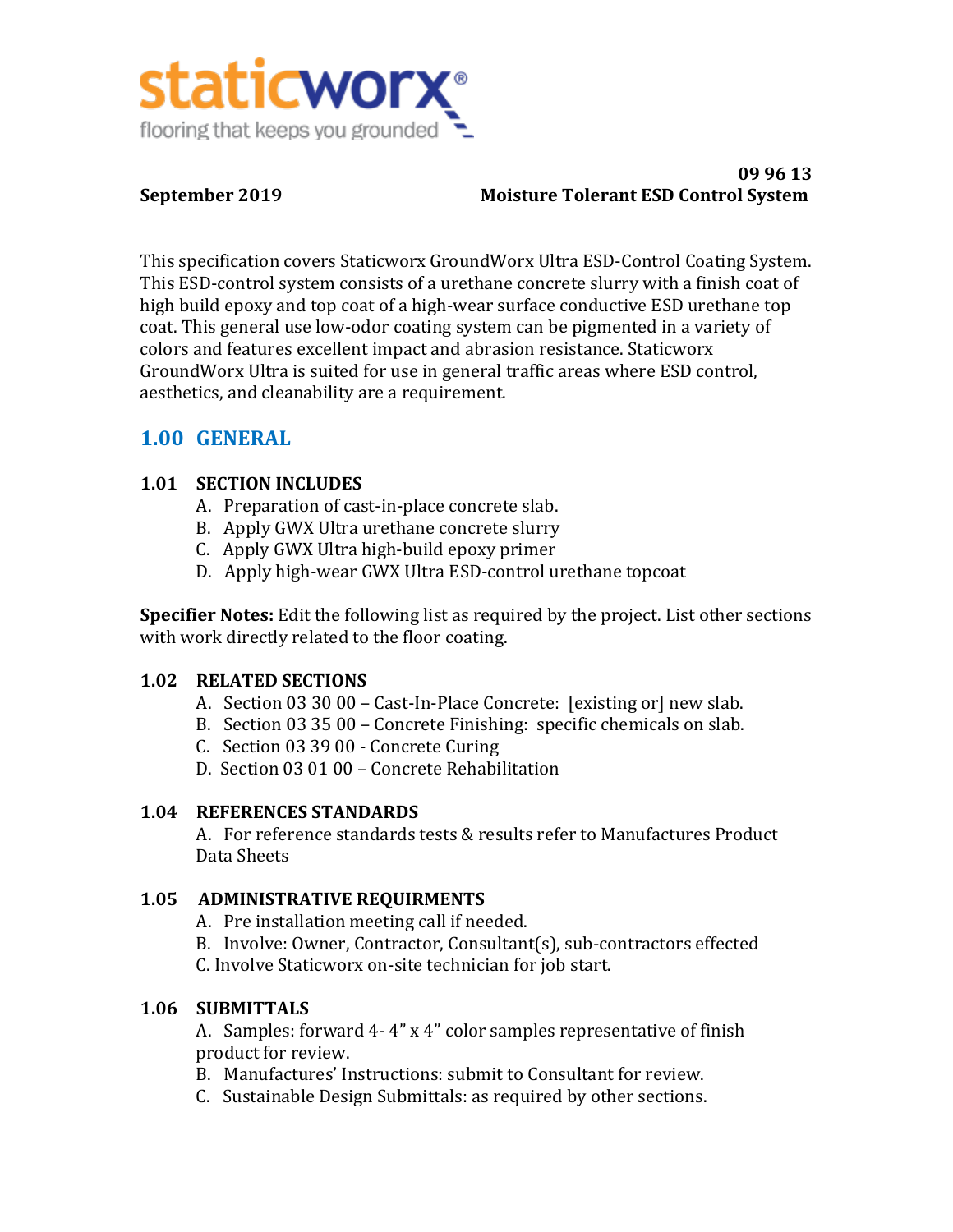

#### **1.07 CLOSEOUT SUBMITTALS**

A. Applicable testing/performance data certification(s) by Staticworx per ANSI/ESD S20.20-2014.

- B. Certification(s) of compliance with owner's performance spec, if required
- C. Cleaning, care and maintenance instructions
- D. Material warranty information

#### **1.08 QUALITY ASSURANCE**

A. Regulatory Agency Sustainability Approvals

B. Applicator: Use applicator experienced in application of specified materials for a minimum of  $[5]$  [Five] years on projects of similar size and complexity. 

C. Applicator's Personnel: Employ only persons trained for application of specified materials.

#### **1.09 DELIVERY, STORAGE, AND HANDLING**

A. Delivery: Deliver materials to site in manufacturer's original, unopened containers and packaging, with labels clearly identifying product name, manufacturer, batch or lot number, and date of manufacture. Do not store in direct sunlight or high heat conditions.

- B. Packaging Waste Management
- C. Storage:
	- 1. Store materials in accordance with manufacturer's instructions.
	- 2. Keep containers sealed until ready for use.

3. Do not subject material to excessive heat or freezing; do not apply material that has been subjected to excessive heat or freezing. Material subjected to excessive heat or freezing shall be separated from inventory and destroyed by mixing all three components. The solid reacted product shall be disposed of in environmentally sound and regulatory compliant manner.

4. Shelf life: 1 year after date of manufacture, in unopened containers, under normal conditions.

D. Handling: Protect materials during handling and application to prevent damage or contamination.

E. Condition materials for use to  $65^{\circ}F - 75^{\circ}F (18^{\circ}C - 24^{\circ}C)$  for 24 hours prior to application.

# **1.11 SITE CONDITIONS**

A. Ambient Conditions

1. Do not apply materials if floor or air temperature is below  $65^{\circ}F$  $(18^{\circ}C)$ .

2. Do not apply materials if relative humidity is above 85 percent or within  $5^{\circ}$  of dew point at time of application.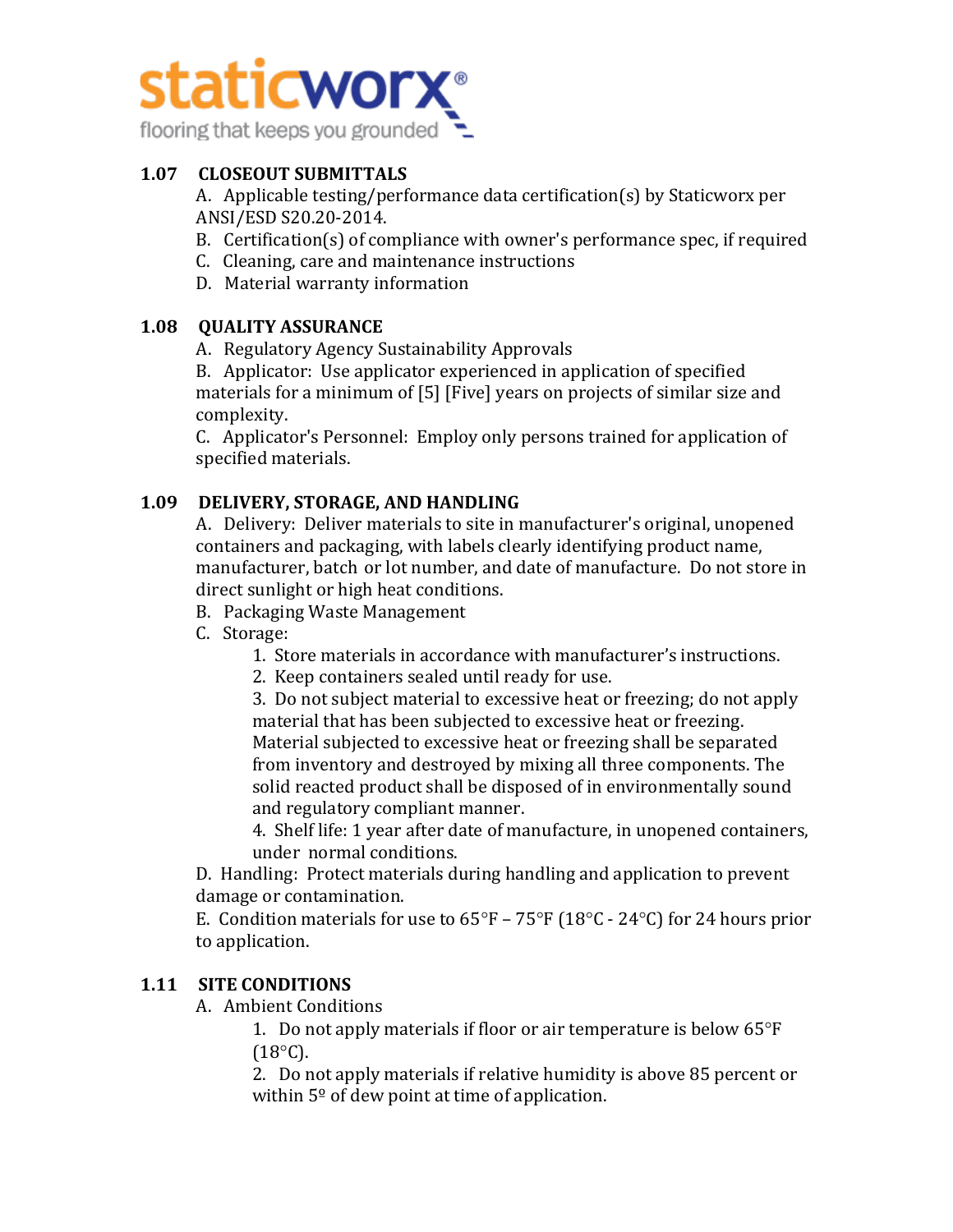

#### **B.** Existing Conditions

1. Utilities, including electric, water, heat and finished lighting to be supplied by General Contractor.

2. Maintain room temperature between  $65^{\circ}F - 75^{\circ}F$  (18°C - 24°C) for 48 hours before, during and 48 hours after installation, or until cured. 3. At the time of application ensure the minimum substrate

temperature is above  $60^{\circ}F(15^{\circ}C)$  and the substrate temperature is  $5^{\circ}F(3^{\circ}C)$  above the measured dew point at the time of application.

4. Erect suitable barriers and post legible signs at points of entry to prevent traffic and trades from entering the work area during application and cure period of the floor.

5. Protection of finished floor from damage by subsequent trades shall be the responsibility of the General Contractor.

#### **1.12 MANUFACTURER WARRANTY**

A. Provide warranty covering materials for a period of  $[1]$  [one] year after date of installation

B. Installer to provide suitable warranty covering workmanship

# **2.00 PRODUCTS**

# **2.01 MANUFACTURER**

Staticworx, Inc.

#### **2.02 MATERIALS**

- A. GroundWorx Ultra Urethane Concrete Slurry, part #7-0519
- B. GroundWorx Ultra High Build Epoxy Primer/Base coat, part #7-0502
- C. GroundWorx Ultra Conductive Urethane/Topcoat, part #7-0503
	- o Colorant:
		- 1. Off-White, part #7-0512
		- 2. Amazon Green (custom), part #7-0501

# **2.03 QUALITY CONTROL**

A. Tests and Inspections: as required for ANSI/ESD performance compliance.

- B. Non-Conforming Work: remove immediately and dispose off site.
- C. Coordination of Other Tests and Inspections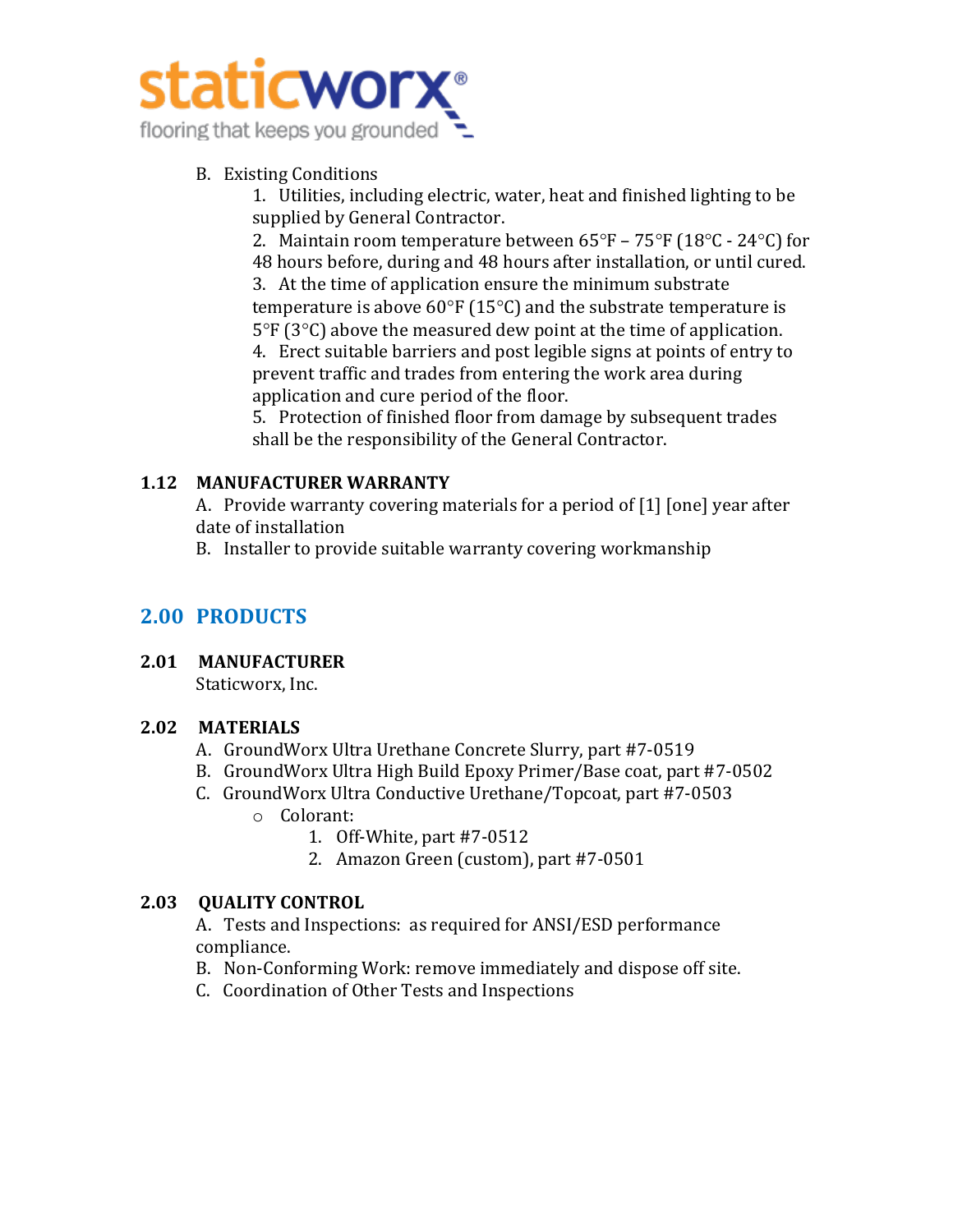

# **3.00 EXECUTION**

# **3.01 APPLICATOR**

A. Must be a recognized contractor with at least 5 years application experience, approved by Staticworx.

# **3.02 EXAMINATION**

- A. Substrate:
	- 1. Free of curing membranes, silicate surface hardener, paint, or sealer and be structurally sound.

2. If you suspect concrete has been treated or sealed, proceed with complete removal process.

- 3. Consult your representative for further instruction if silicate hardeners or membranes have been utilized.
- B. Moisture:
	- 1. The relative humidity of the concrete substrate shall be determined prior to installation using in situ probes per ASTM F2170.

# C. Vapor / Contamination:

- 1. Testing for MVT does not guarantee against future problems.
- 2. If there is no known vapor barrier or the vapor barrier is inadequate, there is an elevated risk of bond failure.

3. Other factors including the migration of oils, chemicals, excessive salts, or Alkali Silica Reaction (ASR) from the concrete from may also elevate the risk of adhesion difficulties.

4. Consult your Staticworx representative for approved mitigation treatments.

# D. Temperature:

1. During the application and cure of the coating, the substrate temperature, material temperature and room conditions must be maintained between  $18^{\circ}$ C (65 $^{\circ}$ F) and  $32^{\circ}$ C (90 $^{\circ}$ F).

# E. Humidity:

1. Relative Humidity (RH) should be limited to 30-80%.

2. DO NOT apply coatings unless the surface temperature is more than five degree over the dew point.

# **3.03 PREPARATION**

A. Remove surface dirt, grease, oil, and contaminates by detergent scrubbing and rinse with clean (clear) water.

B. Mechanical Preparation: Blasting or grinding the surface is the preferred method of preparation.

C. The success of industrial diamond grinding as a concrete preparation method will vary depending on technique and the hardness of the concrete.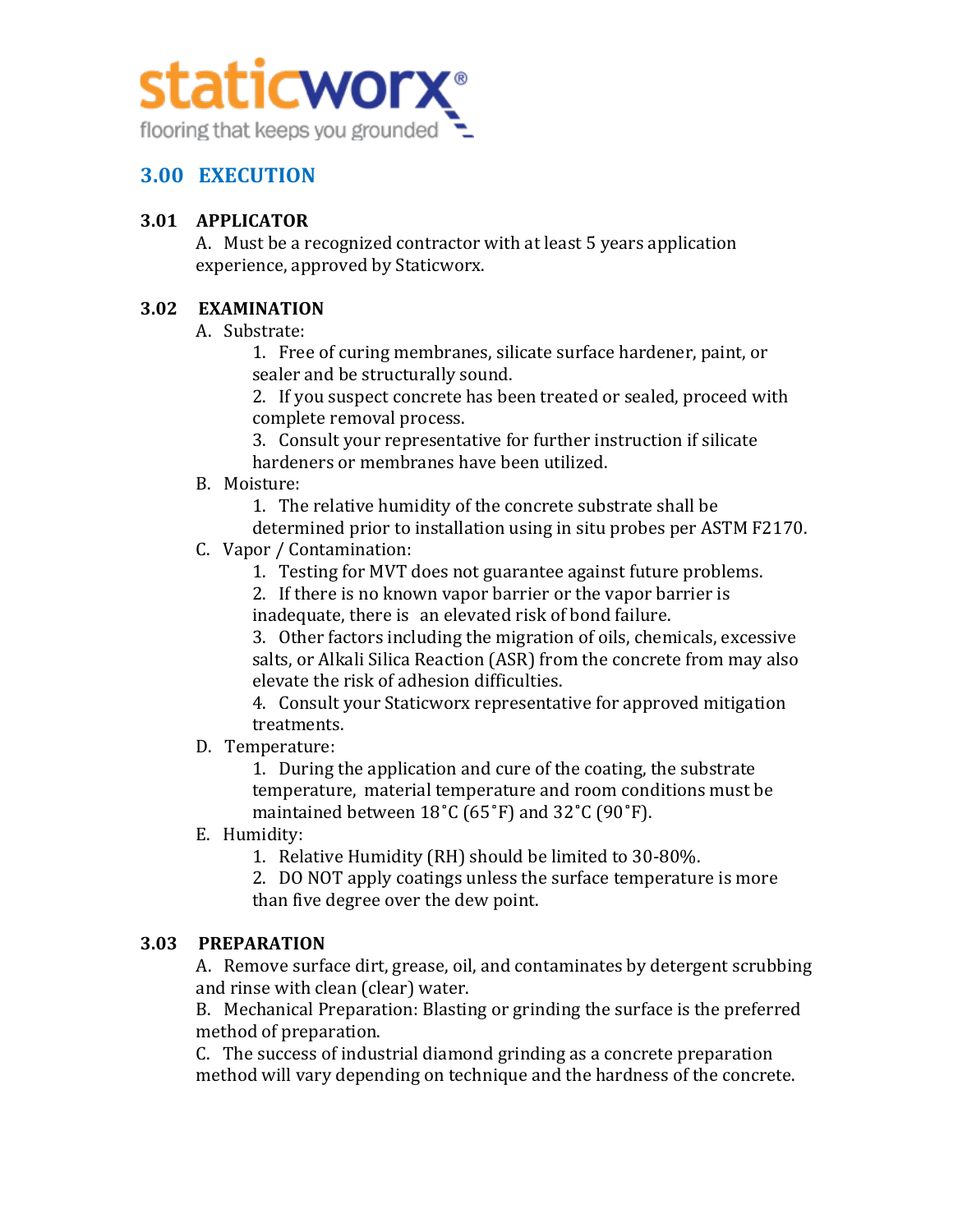

# **3.04 JOINTS**

A. All non moving joints (control joints) may be filled with a semi-rigid joint compound utilizing a backer rod and must be coated with the ESD top coat. B. Isolation or expansion joints must be either:

1. Coated with ESD top coat providing electrical continuity across the joint. Cracks may form in the ESD top coat intermittently throughout the length of the joint partially breaking some of the electrical continuity. Electrical continuity will not be interrupted unless the crack runs throughout the entire length of the joint totally separating the two adjacent slabs. If desired, grounding can be achieved using methods .2 and .3 below.

2. Strapped topically with a conductive metallic grounding strap or copper tape containing a conductive adhesive after the ESD top coat is applied. This type of grounding must be kept in a location where there is minimal to no traffic which could possibly break this bridged grounding strap.

3. Strapped through the joint by running a U- shaped piece of copper tape containing a conductive adhesive or conductive metallic strap down through the joint and back up the other side prior to filling the joint with flexible joint filler. The tabs of the U-shaped grounding piece extend at least 1 inch out into the slab on either side of the joint. The tabs must not be coated with the insulative primer and basecoat remaining bare to receive the ESD top coat only. The ESD topcoat is then applied to each slab and electrical continuity in maintained through the U-shaped grounding piece. This method is used when anticipating very large movement in the joint where a coating is not expected to stay bonded permanently to the joint material.

# **3.05 MIXING**

A. Mix material in appropriate vessel as stated in the product's corresponding Technical Data Sheet.

B. Mix material as directed in the product's corresponding Technical Data Sheet.

#### **3.06 APPLICATION EQUIPMENT**

- A. Protective equipment and clothing as called for in the SDS
- B. Jiffy® Mixer Blade model ES
- C. Clean container for mixing material
- D. Low speed high torque drill motor
- E. High quality short nap roller covers  $\frac{1}{4}$  3/8 inch nap
- F. Application squeegee or cam rake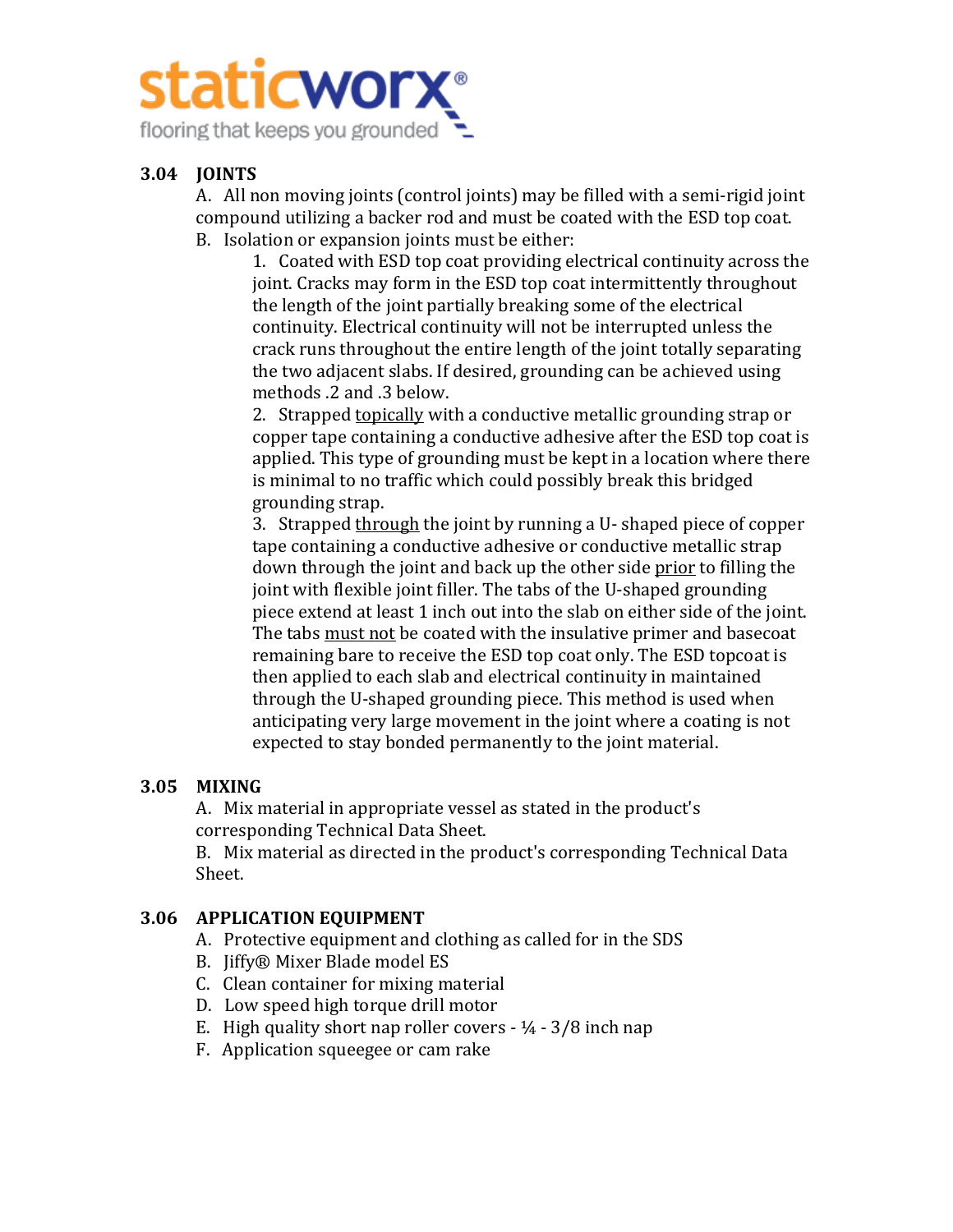

# **3.05 APPLICATION**

- A. GroundWorx Ultra Urethane Concrete Slurry
	- 1. Apply to the floor surface using a notched squeegee or cam rake and level uniformly with a loop roller.

2. Leaving the material sit in the pail longer than 5 minutes may result in an increase of viscosity and reduce leveling properties.

3. Sand or lightly grind thoroughly to de-gloss and before applying primer/build coat.

#### B. GroundWorx Ultra Epoxy Primer/Build Coat

1. Apply the properly mixed material to the substrate using a notched or flat squeegee and level uniformly with a non shed  $3/8$ " roller. 

2. Leaving the mixed material sit in the pail longer than 5 minutes will result in an increase of viscosity and reduce leveling properties.

- 3. Recoat within 24 hours or sand/screen prior to ESD topcoat.
- C. GroundWorx Ultra Conductive Urethane Top Coat

1. Apply the properly mixed topcoat to the base coat substrate using a tray or pan to dip and roll the urethane and level/cross roll with a non-shed  $3/8$ " roller.

2. Continuously re-disperse and mix in pan with roller.

3. Leaving the material sit in the pan longer than 15 minutes will result in an increase of viscosity, reduce leveling and affect electrical properties. 

4. Care should be taken to overlap and cross lap roller with multiple passes.

# **3.06 SPEADING RATE**

A. GWX Ultra Urethane Concrete Slurry - applied at 60-75 mils (150 to 180SF per large mix) resulting in a smooth finish.

B. GWX Ultra Primer/Build Coat - applied at 10 mils  $(160-170 \text{ SF/gal})$ .

C. GWX Ultra ESD Urethane Top – applied at  $4$  mils (375 SF/gal).

1. The best practice is to measure and grid the floor to be sure of consistent application rate.

2. Material applied at inconsistent thickness will result in a varied degree of gloss, texture, and ESD performance.

# **3.07 CURING**

A. Allow the coating to cure (dry) for a minimum 24 hours after application at  $24^{\circ}$ C (75 $^{\circ}$ F) and 50% RH before opening the floor to light traffic, allow more time for low temperatures and higher humidity or for heavier traffic. B. Full coating properties mat take up to 7 days to develop.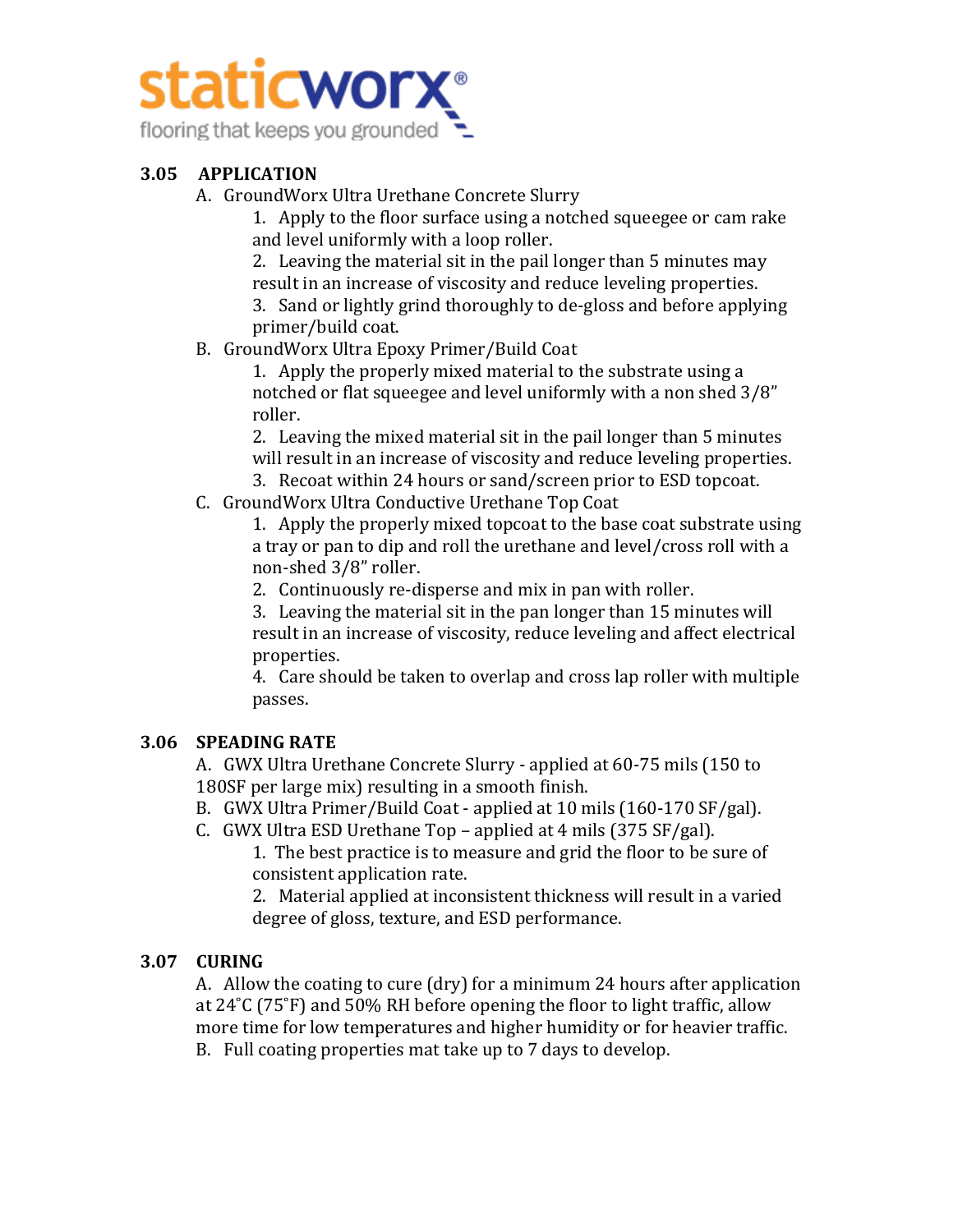

#### **3.08 REPAIR**

A. Repair gouges, chips, and scratches as soon as possible to prevent moisture and chemical under cutting and causing permanent damage to the floor coating.

#### **3.09 RECOAT**

A. Refer to appropriate product's Technical Data Sheet for recoat timetables and allowable recoat parameters as presented by the manufacturer.

B. If the re-coat window has expired, the prior cured coating surface must be sanded with 100 grit sand paper or sanding screen installed on a swingtype floor buffer.

- C. Sand to a uniform dulled surface.
- D. Remove all sanding debris with a vacuum and damp mop.
- E. Scrub with detergent and rinse with clean (clear) water.
- F. Surface must be dry before recoating.

#### **3.10 SITE QUALITY CONTROL**

- A. Site Tests and Inspections: per manufacturer's guidelines
- B. Non-Conforming Work: remove immediately and dispose off site

#### **3.11 ADJUSTING**

A. Permitted only upon manufacturer's approval in writing

#### **3.12 CLEANING**

A. Remove masking, draping, and other protection from adjacent surfaces.

B. Remove remaining materials and debris from job site and dispose of them according with local rules and regulations. Leave area in clean condition free of debris.

# **3.13 CLOSEOUT ACTIVITIES**

- A. Notify manufacturer of completion of installation
- B. Forward operation and maintenance data to owner/owner's rep
- C. Forward effective warranty date and information to owner/owner's rep

# **3.14 PROTECTION**

A. Pointed items or heavy items dropped on the floor may cause chipping or concrete pop out damage.

B. Plasticizer migration from rubber tires can permanently stain the floor coating.

C. If a rubber tire is planned to set on the floor for a long period of time, place a piece of acrylic sheet between the tire and the floor to prevent tire staining.